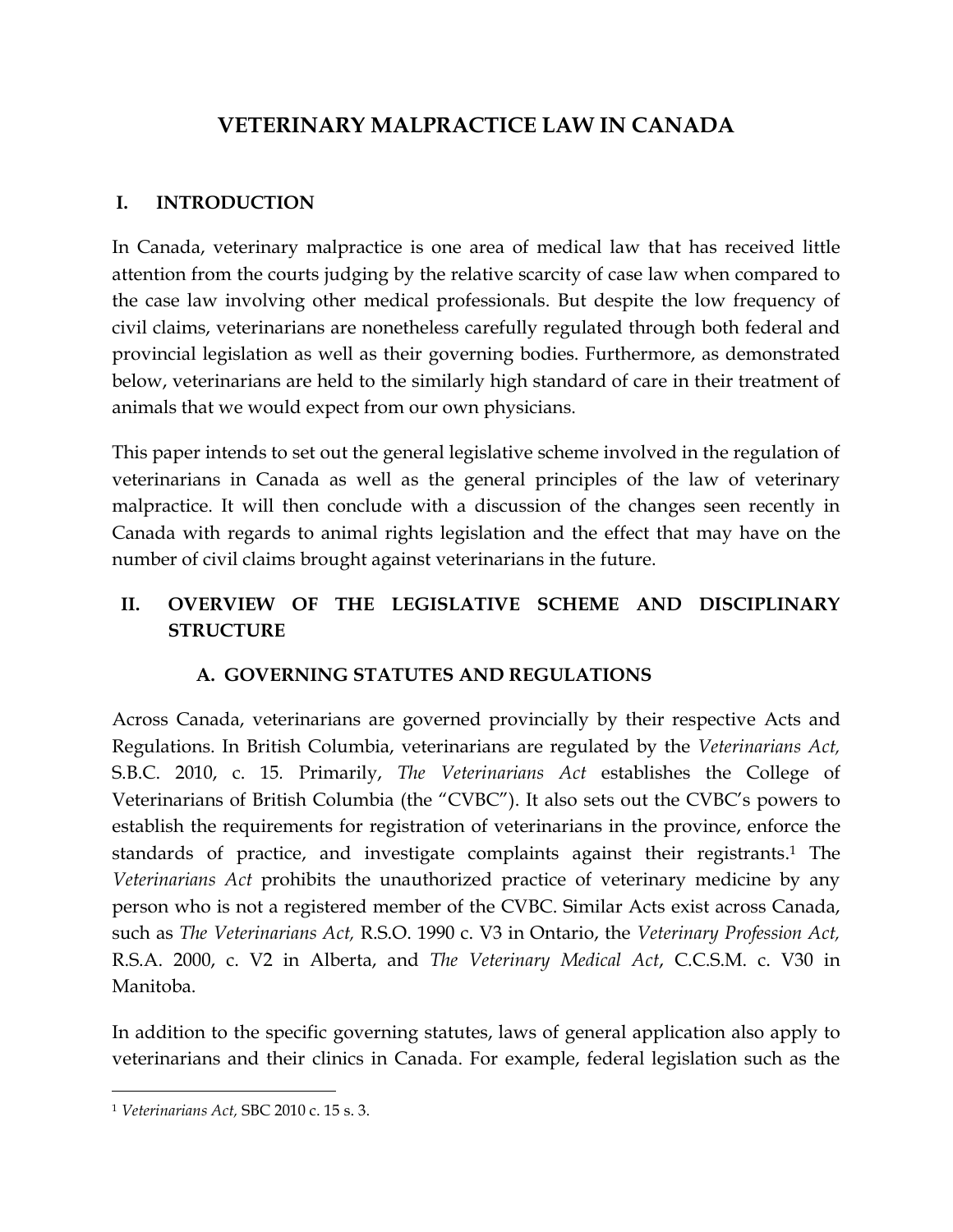*Food and Drug Act,* R.S.C., 1985 c. F27, regulates the use of drugs in the diagnosis or treatment of animals. *The Health of Animals Act,* S.C. 1990, c. 21, is federal legislation focused on diseases and toxic substances that may affect animals or that may be transmitted by animals to people, as well as the protection of animals.

In addition, every province has also passed its own provincial legislation regulating the documentation and reporting of suspected animal abuse, such as British Columbia's *Prevention of Cruelty to Animals Act,* R.S.B.C 1996, c. 372 and the *Ontario Society for the Prevention of Cruelty to Animals Act*, R.S.O. 1990 in Ontario. <sup>2</sup> These Acts apply broadly to all animals, except wildlife that are not in captivity. Subject to exceptions, the Acts prohibit any person from causing distress to an animal. The general prohibitions in the Acts apply to all individuals, regardless of their legal relationship to the animal in question.

#### **B. STATUTORY BODIES**

 $\overline{a}$ 

In Canada, veterinarians are governed provincially by their own statutory body. In British Columbia, the *Veterinarians Act* creates the CVBC and sets out its general powers and duties relating to the regulation and advancement of the veterinary profession in BC. Similar statutory bodies have been established in the other provinces, such as the College of Veterinarians of Ontario (the "CVO") and the Alberta Veterinary Medical Association.<sup>3</sup>

In addition to the powers granted directly to the CVBC by the *Veterinarians Act*, the CVBC is also empowered to make its own bylaws to govern registrants. These bylaws include those related to the requirements for registration within the province, the procedures by which the CVBC receives and investigates complaints, as well as the process by which registrants are disciplined. Most notably perhaps, Part 4 of the CVBC Bylaws sets out the ethics and standards of practice for every registrant practicing in the Province (the "*Code of Ethics*").

The CVO is granted similar powers under the *The Veterinarians Act,* R.S.O. 1990 c. V3 and *Regulations*, R.R.O. 1990, Reg. 1093. The Act has also enabled the CVO to establish the *Minimum Standards for Veterinary Facilities in Ontario* which sets out, among other

<sup>2</sup> See also: *An*i*mal Protection Act*, R.S.A. 2000, c. A-41; *The Animal Care Act*, C.C.S.M. c. A84.

<sup>&</sup>lt;sup>3</sup> See also: the Manitoba Veterinary Medical Association; the Nova Scotia Veterinary Medical Association; and L'Ordre des médecins vétérinaires du Québec.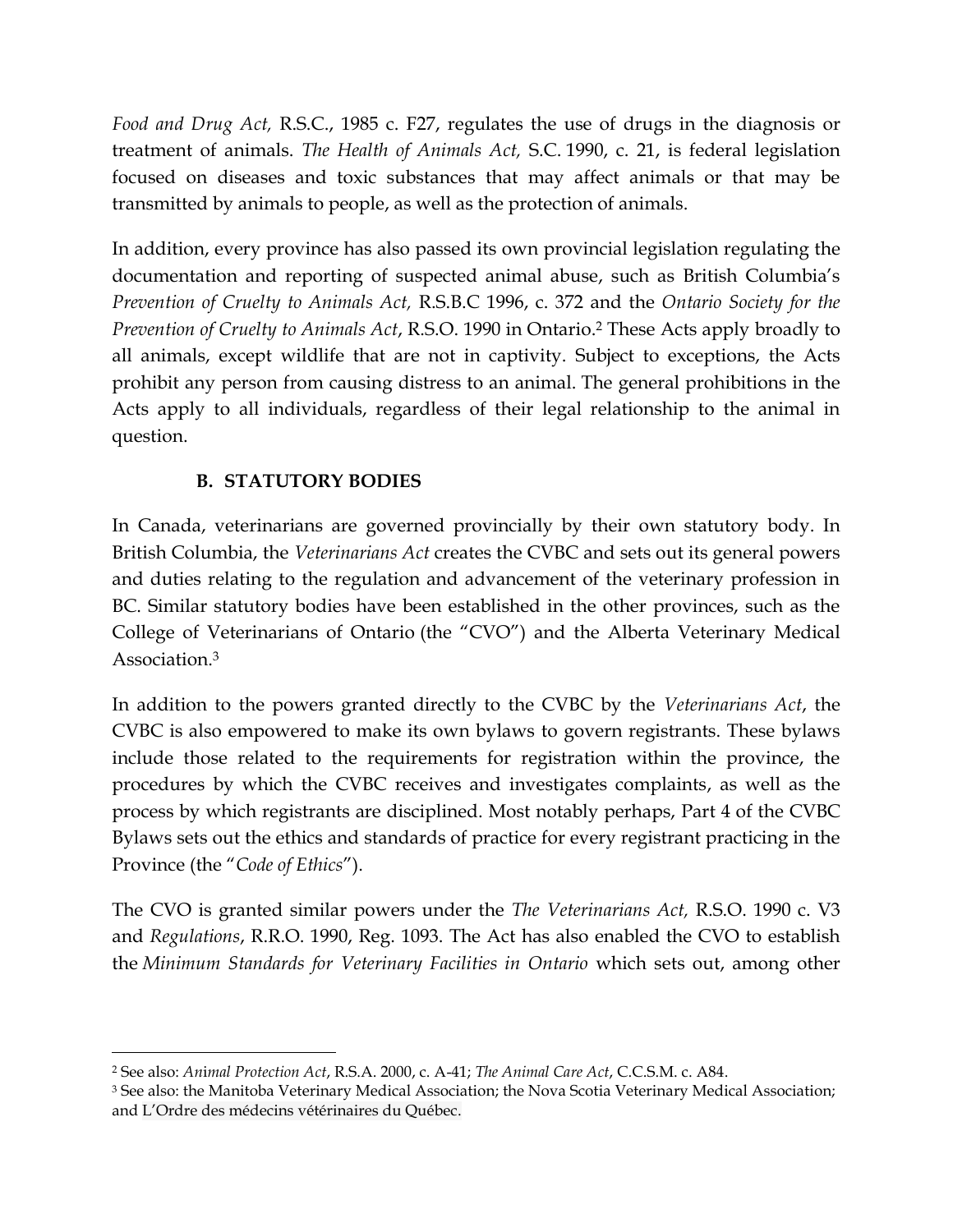things, the need for informed client consent and the standards of professional conduct. 4 All veterinary facilities in Ontario must comply with these standards to establish or operate a veterinary facility, or be granted a specific exemption. Similar bylaws and ethical regulations governing their registrants have been set out by each provincial statutory body.<sup>5</sup>

#### **C. CERTIFICATION**

Across Canada, veterinarians must be registered or licensed with their provincial statutory body in order to practice. In general, each Province has similar requirements that must be fulfilled in order to be licensed by each Province's statutory body. As expected, a significant requirement for registration is to be a graduate of a college with an accredited veterinary program, such as from Douglas College in British Columbia, the University of Calgary in Alberta or the University of Guelph in Ontario.<sup>6</sup>

#### **D. DISCIPLINE**

The CVBC, like all the statutory bodies, is responsible for establishing and enforcing standards of professional competence and conduct for all veterinarians. As a result, the CVBC also has the authority and duty to investigate complaints about veterinarians in British Columbia. Formal complaints are accepted by the CVBC, which are reviewed before forwarding the complaint to the Investigation Committee made up of fellow veterinarians. A veterinarian against whom a complaint is made must cooperate with an investigation, such as providing information or records requested by the Investigation Committee.<sup>7</sup> A complaint may ultimately be dismissed, resolved

<sup>4</sup> See: https://cvo.org/CVO/media/College-of-Veterinarians-of-

Ontario/Resources%20and%20Publications/Acts%20and%20Regulations/MinimumStandards.pdf.

<sup>5</sup> See for example: *Bylaws of the Alberta Veterinary Medical Association*, at

http://abvma.in1touch.org/uploaded/web/website/Legislation/ABVMA%20BYLAWS%20February%2 02017.pdf; *General By-Law No. 1 of The Manitoba Veterinary Medical Association*, at

https://www.mvma.ca/sites/default/files/u355/MVMA%20By-

law%3B%20Member%20approval%20Jun13\_17%20Council%20Ratification%20Jun22\_17.pdf, and *The Manitoba Veterinary Medical Association Code of Ethics,* at

https://www.mvma.ca/sites/default/files/u355/Code%20of%20Ethics%20%28approved%20Feb%203% 202012%29.pdf.

<sup>6</sup> For additional accredited colleges of veterinary medicine see:

https://www.canadianveterinarians.net/documents/programs/ahtvtpac/colleges-with-accreditedprograms,

https://www.avma.org/ProfessionalDevelopment/Education/Accreditation/Colleges/Documents/coll eges\_accredited.pdf.

<sup>7</sup> *Veterinarians Act,* SBC 2010 c. 15 s. s. 52(3).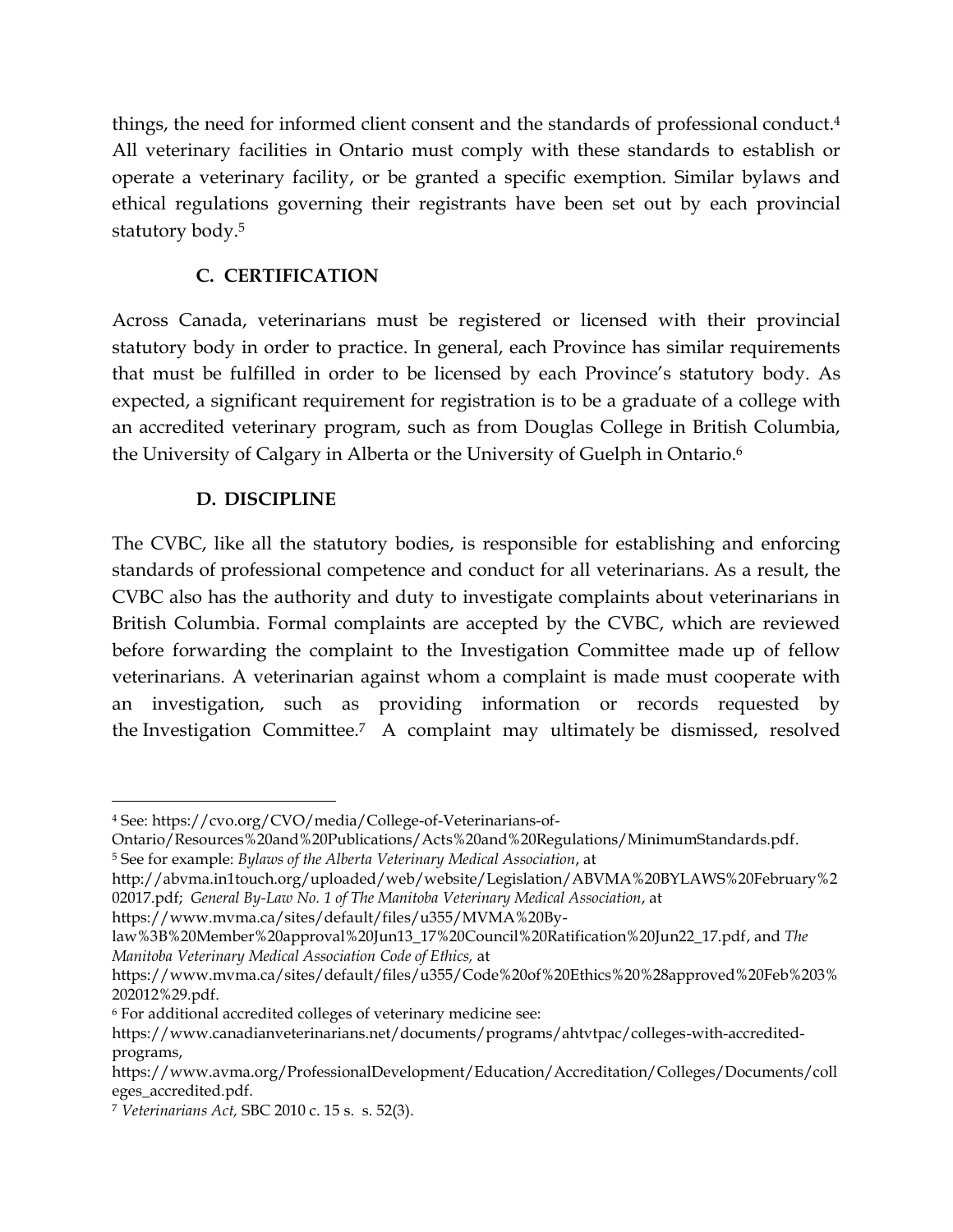informally, resolved with remedial action or resolved with disciplinary consequences.<sup>8</sup> On occasion, it may be necessary to conduct a Discipline Hearing or to impose interim suspensions and restrictions.

Under section 59 of the *Veterinarians Act*, S.B.C. 2010 c. 15 registrants are entitled to appear as parties at discipline hearings with legal counsel present. If the discipline panel determines that an allegation in a complaint has been proven against the respondent registrant, it must hold a separate hearing on the question of the appropriate penalty to apply as set out in sections 61(2) to (5) of the Act. The right of a veterinarian to a separate hearing on the question of penalty was similarly upheld in Nova Scotia in *Stasiulis v. Veterinary Medical Assn.<sup>9</sup>* In his reasons, Justice Davison recognized that a party who is seeking to oppose a finding does not wish to compromise its position by directing its argument to penalty at that stage.<sup>10</sup> Further, Justice Davison stated:

*"Nor do I conclude that because counsel for the appellant has included a brief statement on penalty as an alternate ground in his submissions, that the appellant is now precluded from having a full hearing on what sanctions should be imposed... ...The impact of being deprived of carrying on one's profession, even temporarily, compares in severity with many of the sentences handed out following a criminal conviction and the right to make full answer at this stage of the proceeding cannot be waived by reference to a casual paragraph in the written brief, or by tenuous assumptions drawn from the comments of counsel in this proceeding following the main hearing."<sup>11</sup>*

Therefore, Dr. Stasiulis was entitled to a full hearing on the question of penalty. Because Dr. Stasiulis was not afforded the opportunity to make full answer on this important issue, the Nova Scotia Veterinary Medical Association did not exercise procedural fairness. Similar rights to a separate penalty hearing or the right of appeal have also been instituted by the other statutory bodies.<sup>12</sup>

Decisions following a Discipline Hearing by the CVBC are generally not publically released unless the Discipline Committee has undertaken extraordinary action to protect the public interest under section 65(1) of the *Veterinarians Act*. In these cases, the

<sup>8</sup> *Ibid,* at s. 61.

<sup>9</sup> *Stasiulis v. Nova Scotia Veterinary Medical Association Council,* 1993 CanLII 4588 (NS SC).

<sup>10</sup> *Ibid,* at para 10.

<sup>11</sup> *Ibid,* at paras 11 and 14.

<sup>12</sup> See for example: *Veterinary Profession Act,* R.S.A. 2000 c. V2, s. 43.1; *Veterinarians Act,* R.S.O. 1990 c. V3, s. 35(1).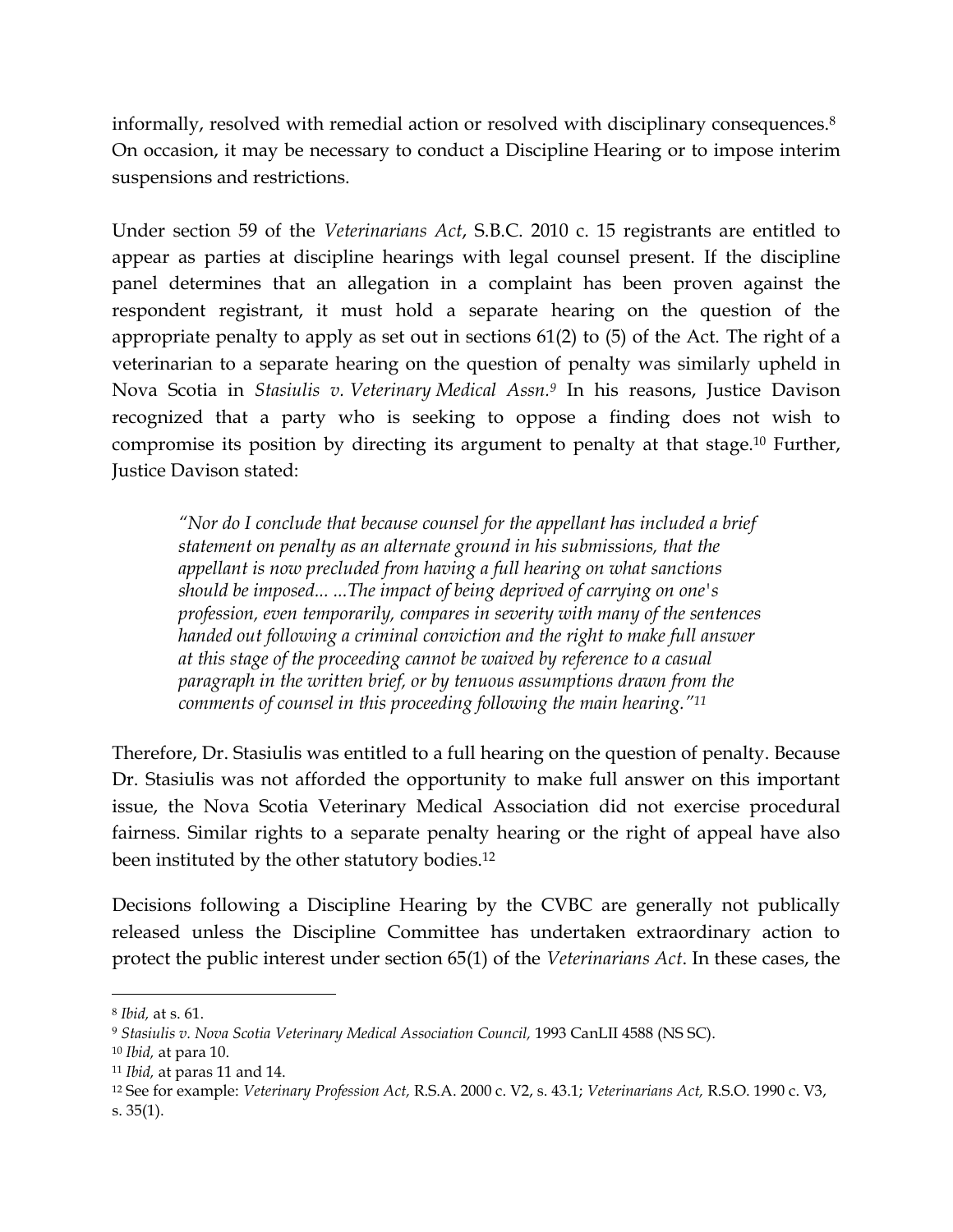College will publish a summary of the facts of the case, including the name of the veterinarian, the actions taken by the Discipline Committee and a summary of the reasons.

An example of such extraordinary action was the CVBC's disciplinary proceeding against the veterinarian, Dr. Etherington. Dr. Etherington had previously been the subject of many complaints and disciplinary hearings and had been suspended by order of the CVBC. He later resigned. Regardless, Dr. Etherington was again summoned before the Discipline Committee on several additional complaints. Among these complaints were allegations of sexual harassment, improperly performed surgical procedures, failure to discuss the risks of the surgical procedures and treatments options with clients, and failure to prepare adequate medical records documenting any diagnosis, or treatment. The Committee ordered Dr. Etherington to pay a penalty of \$40,000 and prohibited him from applying to re-register as a veterinarian in British Columbia for at least 5 years.<sup>13</sup>

Statutory bodies such as the CVO similarly make their discipline hearing decisions available to the public, complete with details on the nature of the misconduct and the penalties levied against the veterinarian.<sup>14</sup> Other statutory bodies, such as the Alberta Veterinary Medical Association, do not publish their decisions except to give reasons to the investigated member and the complainant. However, disciplinary hearings, like those in other provinces are generally open to the public, and veterinarians who have had their licenses suspended or cancelled by the Hearing Tribunal are listed online. <sup>15</sup>

## **III. CLAIMS IN NEGLIGENCE**

In general, complaints advanced against veterinarians have been reported to the governing statutory bodies for investigation instead of being brought as a civil claim. To establish a claim in professional negligence, a plaintiff must prove that: 1) the defendant owed him or her a duty of care, 2) the defendant breached that duty, and 3) the breach caused a loss or injury that is compensable.

## **A. DUTY OF CARE**

It is well established in Canadian tort law that medical professionals owe a duty of care to their patients. This duty arises as soon as a doctor-patient relationship comes into

 $\overline{a}$ <sup>13</sup> College of Veterinarians of British Columbia, Hearing File Number: H12-05.

<sup>14</sup> See: https://cvo.org/For-Licensed-Members/Investigations-Resolutions/Discipline-(1)/Discipline-Proceedings.aspx.

<sup>15</sup> See: http://www.abvma.ca/document/2299/ABVMA\_Complaint\_Process.pdf.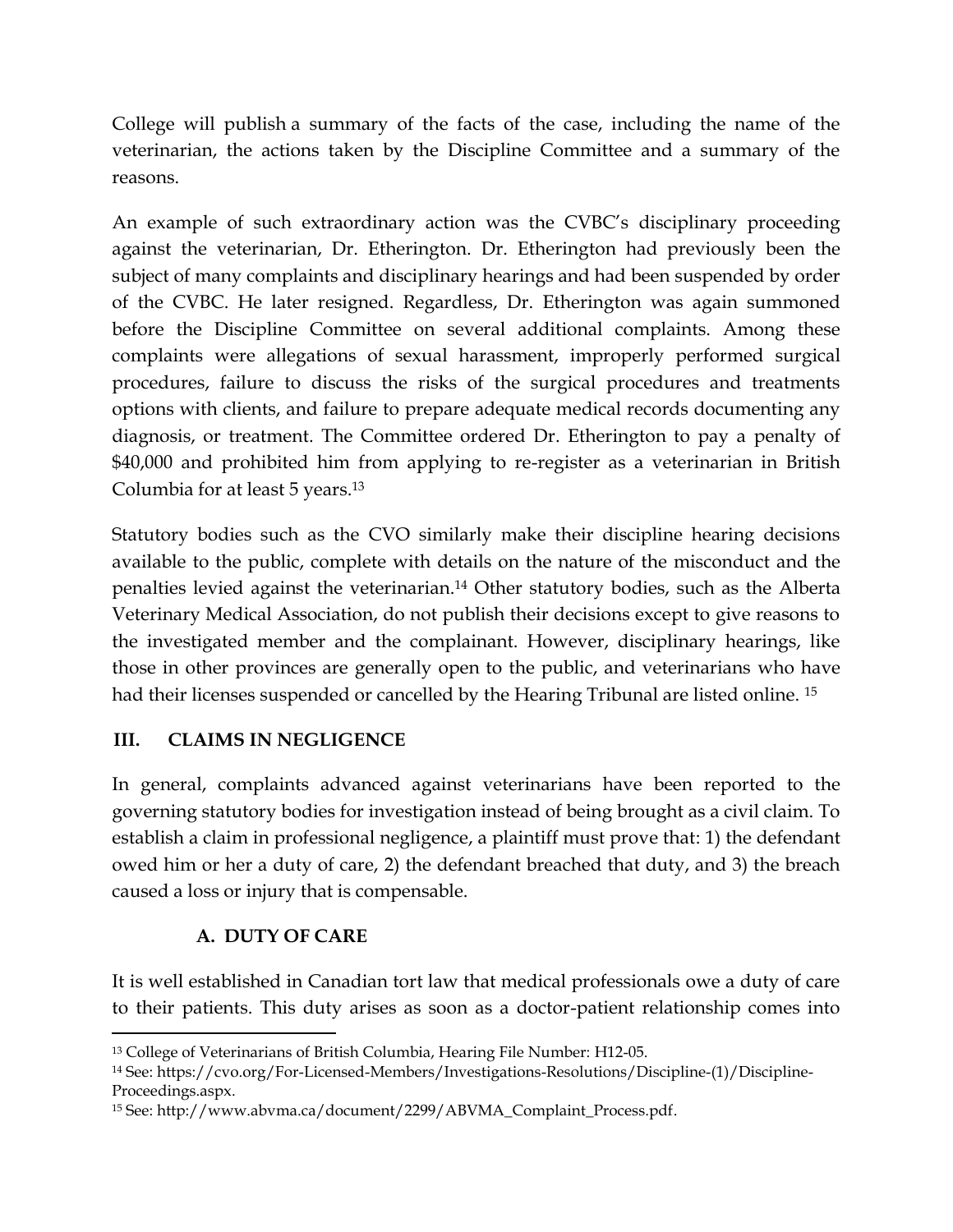existence.<sup>16</sup> For our purposes, the courts have recognized that this duty of care also exists in a veterinary-client relationship.<sup>17</sup> Unlike the traditional doctor-patient relationship however, the veterinarian owes that duty to both to the patient (animal) that is being treated as well as to the animal's owner.

The duty of care owed in a veterinary-client-patient relationship is also established in the CVBC's *Code of Ethics*:

*204(1) When a veterinarian-client-patient relationship is established, a registrant must uphold the duties pertaining to such a relationship, including but not limited to those set out in the Code.<sup>18</sup>*

A similar obligation is set out in Alberta's *Veterinary Profession General Regulation,* which states that veterinarians owe "a duty to clients to be competent to perform the services undertaken."<sup>19</sup>

#### **B. STANDARD OF CARE**

In a medical context, it is accepted that physicians have a duty to conduct their practice in accordance with the conduct of a normal and prudent practitioner in the same circumstances.<sup>20</sup> A doctor's conduct must be judged according to the knowledge he ought reasonably to have had when the alleged negligence occurred. Physicians that fail to conform with this standard, thereby causing injury, can be found guilty of negligence.<sup>21</sup>

The principles of a veterinary standard of care have not received as much attention when compared to the standard applied to other medical professionals. Because of this, the courts have generally applied the same standard of care to veterinarians that is applied to other medical professionals. <sup>22</sup> For example, in *McNeil v. Weste,<sup>23</sup>* the Provincial Court stated that the standard of care is that of a "reasonable veterinarian."<sup>24</sup>

<sup>16</sup> *Reynard v. Carr* (1983), 50 BCLR 166 (SC).

<sup>17</sup> *Wheeler v. Muri,* 1996 CarswellSask 767; *Mowrey v. Johnson & Johnson,* 1996 Carswell Que 1136; *Brettell v. Main West Animal Hospital Ltd*., 1992 CarswellOnt 4943; *Priest v. Williams Lake Veterinary Hospital Ltd.,* 2011 BCPC 63.

<sup>18</sup> College of Veterinarians of British Columbia Bylaws, *Part 4: Ethics and Standards*, s. 204(1).

<sup>19</sup> *Veterinary Profession General Regulation,* Alberta Regulation 44/1986, s.16 (1)(c).

<sup>20</sup> *Wilson v. Swanson,* [1956] SCR 804.

<sup>21</sup> *Ter Neuzen v. Korn*, [1995] 3 SCR 674.

<sup>22</sup> *Wheeler v. Muri* 1996 CarswellSask 767.

<sup>23</sup> 2011 NSSM 42. ("*McNeil*").

<sup>24</sup> *Ibid,* at para 14.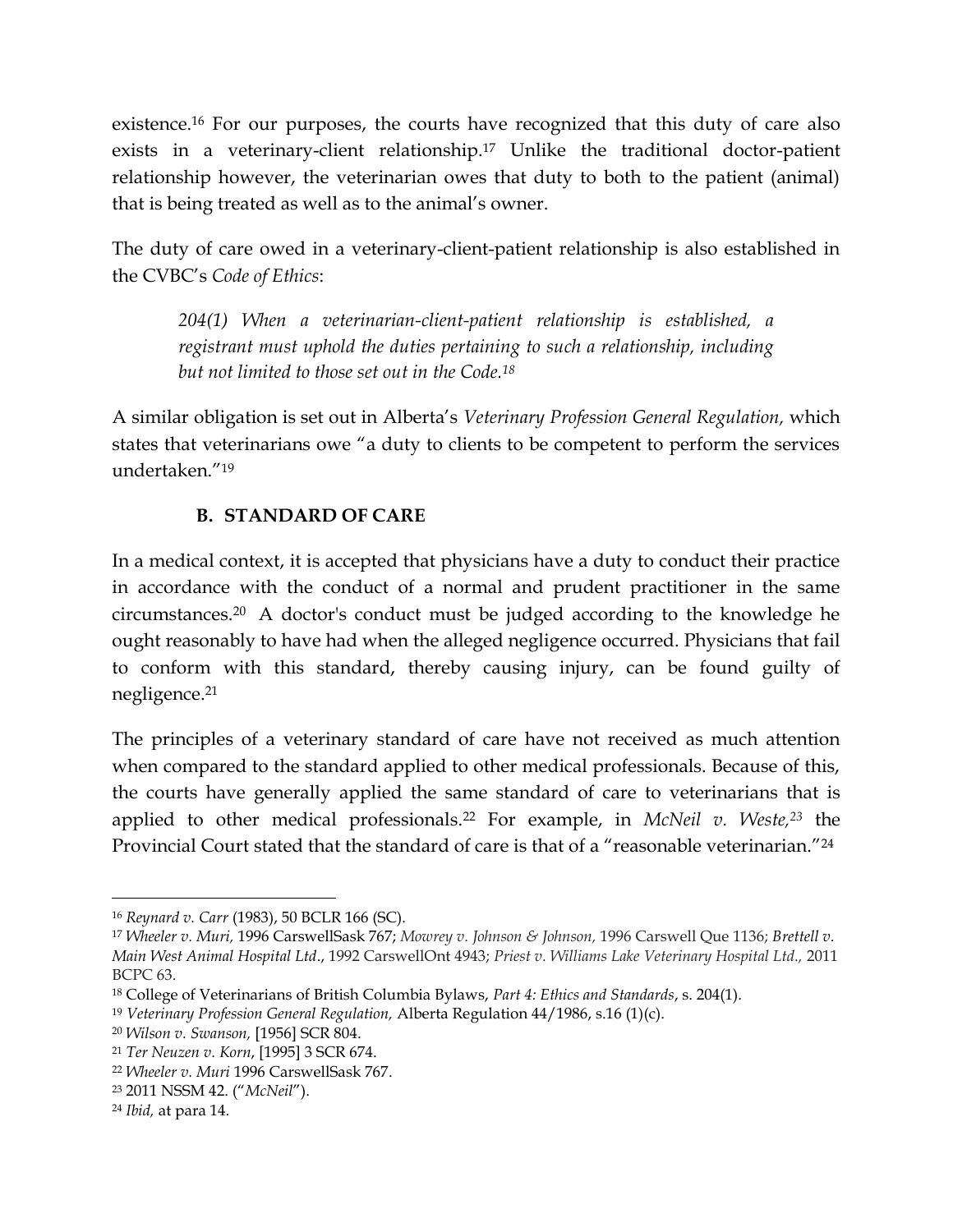Similarly, in *Brettell v. Main West Animal Hospital Ltd*., <sup>25</sup>, the Superior Court determined that the duty of care is fulfilled only if the veterinarian acts in accordance with a practice rightly accepted as proper by a body of skilled and experienced veterinarian practitioners. However, the Court also recognized that a veterinarian is not expected to be an expert in every instance.<sup>26</sup> In *Brettell*, a veterinarian removed loose teeth of a Bichon Frise without informing the owner and without knowledge that the animal was a show dog. Based on expert testimony, the Court accepted the fact that there were no policies set by the governing body at the time with regard to tooth extraction, and that "once a dog is under anaesthetic it becomes a judgment call whether to remove the teeth or not if they are loose".<sup>27</sup> Therefore, the veterinarian was found to have met the standard of care and the claim was dismissed.

The CVBC and the CVO disciplinary panels have also adopted this same standard of care. For example, in one decision the CVBC stated that the standard of care was that of a "reasonable and competent veterinarian."<sup>28</sup> Similarly, in another decision a veterinarian was fined and issued a formal reprimand by the CVBC because he "failed to use a level of care, skill and knowledge of a reasonably competent practitioner" by inadequately creating and maintaining medical records pertaining to his clients.<sup>29</sup>

The CVO has used similar language to describe the standard of care expected by veterinarians. For example, in the CVO's summary of the disciplinary hearing of Dr. Khakh, the Panel determined that Dr. Khakh had failed to "maintain the standards of practice regarding proper medical records, anesthetic protocols, analgesia, drug logs, radiograph safety and the proper use of vaccines."<sup>30</sup> As a result, Dr. Khakh's conduct had "placed the entire profession into disrepute," and he was suspended as a result<sup>31</sup>

Conformity with a standard practice will generally exonerate medical professionals, including veterinarians, of any negligence.<sup>32</sup> The courts have accepted that this conformity shows what other medical professionals consider to be sufficient practice,

<sup>25</sup> 1992 CarswellOnt 4943. ("*Brettell"*).

<sup>26</sup> *Ibid,* at para 27.

<sup>27</sup> *Ibid,* at para 29.

<sup>28</sup> College of Veterinarians of British Columbia, Hearing File Number: 13-026.

<sup>29</sup> College of Veterinarians of British Columbia, Hearing File Number: 09-03.

<sup>30</sup> See: https://cvo.org/CVO/media/College-of-Veterinarians-of-

Ontario/Resources%20and%20Publications/Discipline%20Summaries/DSKhakh.pdf?ext=.pdf.

<sup>31</sup> *Ibid.*

<sup>32</sup> *Supra* note 21, at para 54.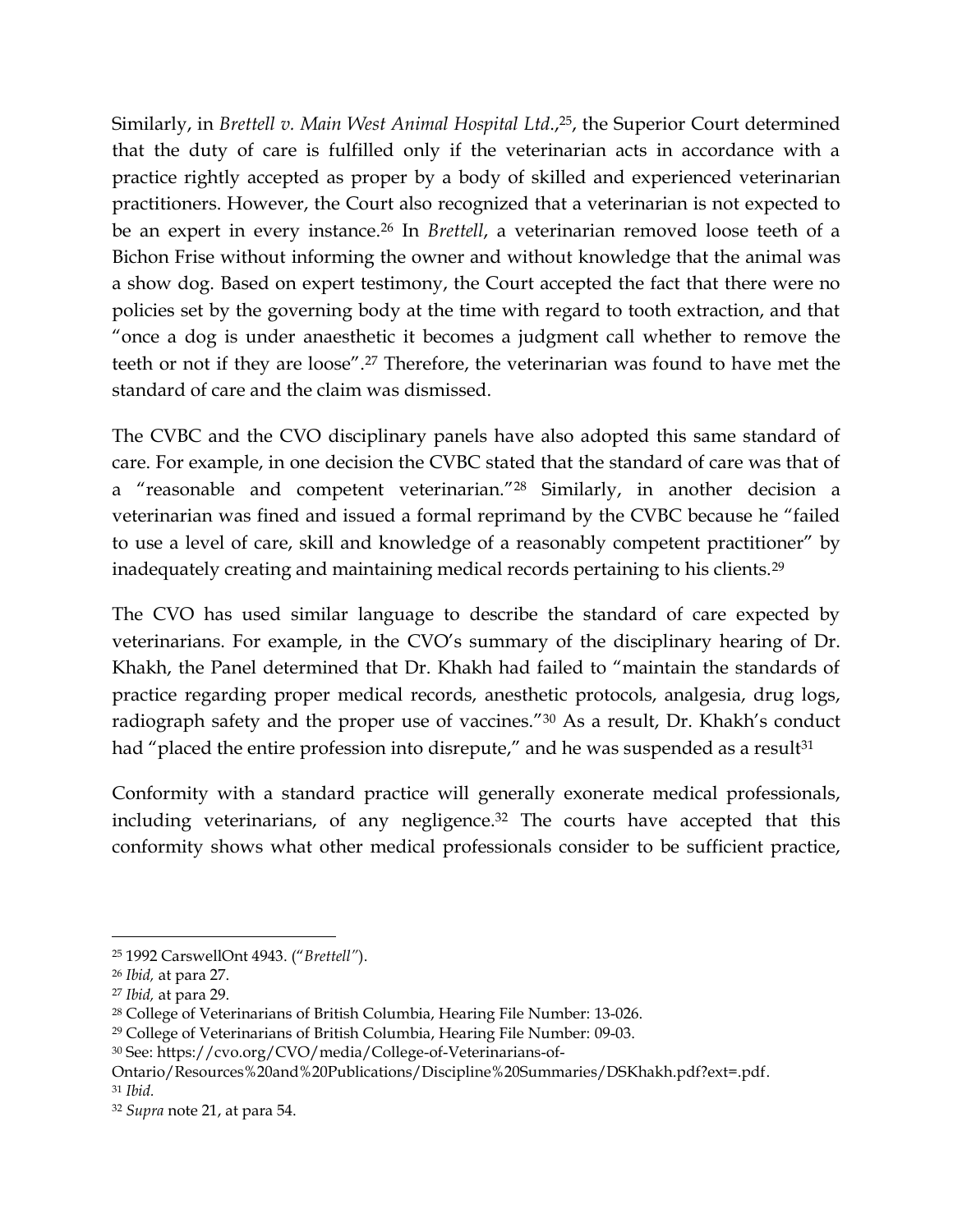that the defendant could not have learnt how to avoid the injury through the example of his peers, and that no other practical precautions could have been taken. <sup>33</sup>

In *Southwhite Stables Inc. v. Ingram Veterinary Services Ltd,<sup>34</sup>* the Court of Queen's Bench accepted that this test as it is applied to medical personnel is the same that applies to veterinarians. Here the veterinarian who carried out a prepurchase examination of a horse did not inform the purchaser that he had treated the horse three years previously for an eye injury. The veterinarian took special care to conduct a three phase eye test on the animal, but did not carry out any additional tests. The horse did not exhibit any signs of blindness and evidence strongly suggested that the horse was well-functioning. However, a year after the purchase, the horse went blind in one eye from cataracts.

As the Court stated, the test in this case was whether "reliance by most veterinarians on the three phase eye test accepted by the veterinary profession an adequate test for equine opacity of the lens?" Because there was no evidence that additional tests would have detected any fault with the horse's vision, the Court determined that the veterinarian's conduct had been sufficient. Therefore, the veterinarian was not found to be negligent, as he had followed the standard accepted practice.

As mentioned above, the CVBC has drafted it own bylaws and standards of practice by which they govern a veterinarians conduct. For example, section 204(2) of the CVBC's *Code of Ethics* states:

*(2) In every veterinarian-client-patient relationship, a registrant must strive to use the level of care, skill and knowledge expected of a competent practitioner.<sup>35</sup>*

Registrants are required to provide only those services for which they are reasonably qualified and competent to provide, and, when doing so, must not misrepresent their qualifications or competence.<sup>36</sup>

The Alberta Veterinary Medical Association also places an obligation on its members to "serve clients in a conscientious, diligent and efficient manner and provide a quality of service at least equal to that expected from a competent member of the profession."<sup>37</sup> The CVO places a similar requirement on its members, as failing to maintain the

<sup>33</sup> *Supra,* note 21.

<sup>34</sup> [1984] AWLD 461. ("*Southwhite*").

<sup>35</sup> College of Veterinarians of British Columbia Bylaws, *Part 4: Ethics and Standards*, s.204(2).

<sup>36</sup> College of Veterinarians of British Columbia Bylaws, *Part 4: Ethics and Standards*, s. 205(1).

<sup>37</sup> *Veterinary Profession General Regulation,* Alberta Regulation 44/1986, s. 16(1)(d).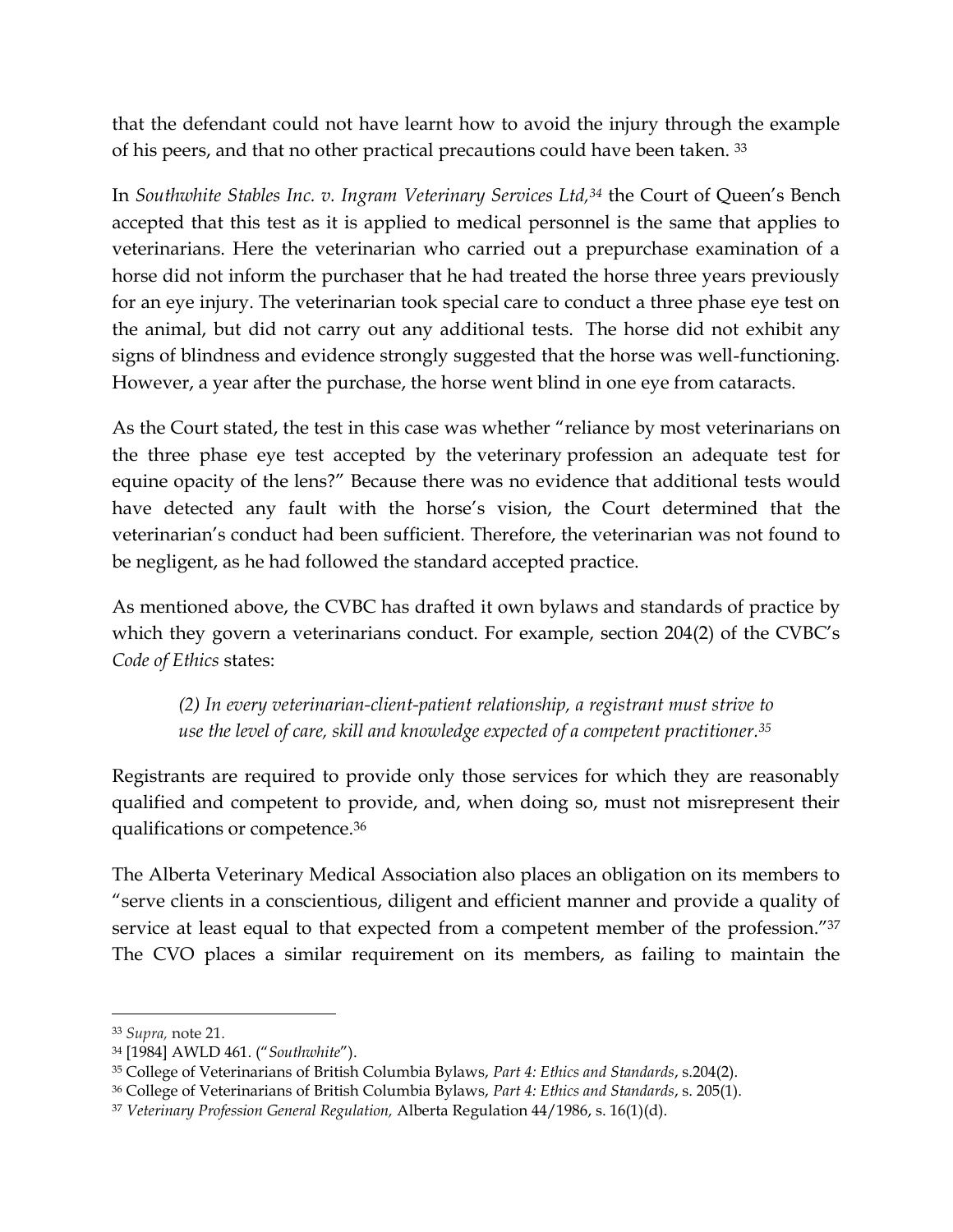standard practices of the profession is consider professional misconduct under the *Regulations*, R.R.O. 1990, Reg. 1093.

The various statutory bodies across Canada also place a particular emphasis on the importance of record-keeping. A veterinarian is generally required to create and maintain a current medical record containing medical information of each patient that is accurate, complete, and properly organized.<sup>38</sup> As can be seen from the published summaries of disciplinary hearings, oftentimes the reason a veterinarian is sanctioned by a disciplinary committee is for poor or incomplete record-keeping. For example, in the CVO's decision against Dr. Torabi, the Discipline Committee found he had committed a number of infractions including failing to make or maintain proper records and making alterations to records after-the-fact and submitting those records to the CVO. <sup>39</sup> Similarly, in the CVBC's File Number 09-03, the veterinarian was formally reprimanded and fined \$10,000 because he:

> *[F]ailed to use a level of care, skill and knowledge of a reasonably competent practitioner in the advice and management of treatment and failed to create, maintain and keep current a medical record containing appropriate detail of the history, examination, diagnosis, recommendations and other treatment,*  including medications prescribed and administered, and other pertinent *information pertaining to the client.<sup>40</sup>*

Due to the complexity of most cases in a medical malpractice context, courts often look to the help of multiple experts to determine the standard of care.<sup>41</sup> The same holds true with veterinarians. For example, in *Murray v. Mouris*, <sup>42</sup> the Nova Scotia Supreme Court determined based primarily on the testimony of two experts that "failure to diagnose the pregnancy and the giving of the opinion that the animal would never reproduce,

<sup>38</sup> See: College of Veterinarians of British Columbia Bylaws, *Part 4: Ethics and Standards*, s. 245(1); Alberta Veterinary Medical Association Practice Inspection and Practice Standards Bylaw, s. US-7; College of Veterinarians of Ontario *Minimum Standards for Veterinary Facilities in Ontario; General By-Law No. 11 of the Manitoba Veterinary Medical Association, s.*4-6-3.

<sup>39</sup> See: https://cvo.org/CVO/media/College-of-Veterinarians-of-

Ontario/Resources%20and%20Publications/Discipline%20Summaries/DSTorabi.pdf?ext=.pdf <sup>40</sup> College of Veterinarians of British Columbia, Hearing File Number: 09-03. See also:

https://cvo.org/CVO/media/College-of-Veterinarians-of-

Ontario/Resources%20and%20Publications/Discipline%20Summaries/DSVerma.pdf?ext=.pdf. <sup>41</sup> *Supra,* at note 21.

<sup>42</sup> 1980 CarswellNS 325.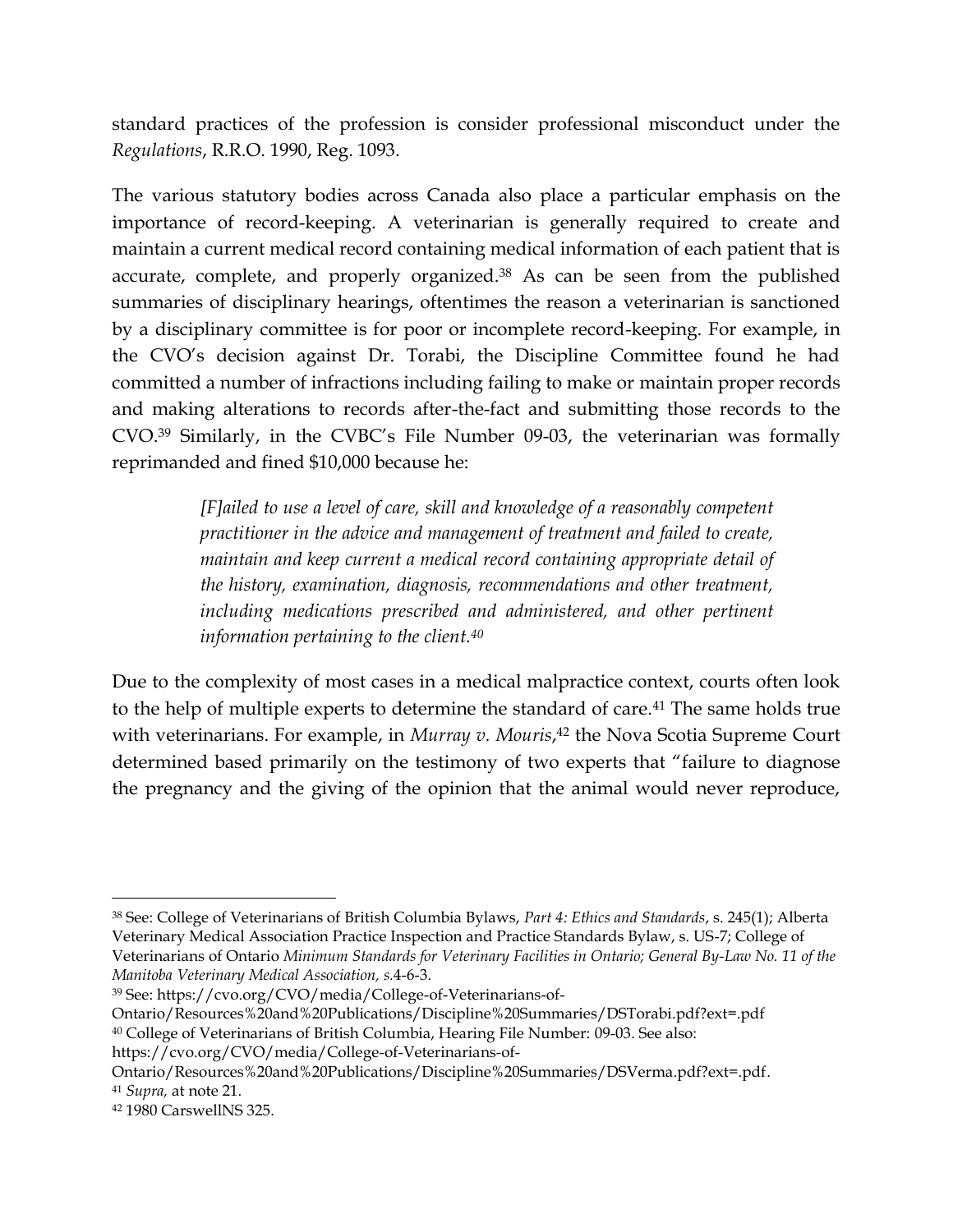resulted from a failure to exercise the care which a reasonably prudent doctor of veterinary medicine would show in conducting such an examination".<sup>43</sup>

#### **C. INFORMED CONSENT**

It is well established that healthcare professionals have a positive duty to disclose the full nature of proposed treatments and procedures, including their inherent risks. For example, CVBC has adopted this principle under their *Code of Ethics*, which requires that valid consent must be related to the proposed veterinary service and given voluntarily. Consent must not be obtained through misrepresentation or fraud.<sup>44</sup> In addition, section 211(3) of the *Code of Ethics* requires that:

*(3) A registrant must ensure that the client giving consent is (a) capable of making a decision about whether to give or refuse consent to the proposed veterinary service, and (b) has the legal authority to give or refuse consent to provision of veterinary services to the patient.<sup>45</sup>*

Along with the other statutory bodies, the CVO has mandated similar requirements for informed consent. For example, under the CVO's *Regulations,* written consent from the client must be obtained before performing any surgical procedures.<sup>46</sup>

To obtain informed consent from a client for proposed veterinary services, a registrant must ensure that the client is provided with material information a reasonable person would require in order to understand the proposed veterinary service. Information that should be provided must include, among other things: information about the condition for which the veterinary services are proposed, the expected risks and benefits to the treatments, reasonable alternative courses of action, the need for follow-up care, and the expected costs of the veterinary service.<sup>47</sup>

The issue of informed consent features heavily in veterinary malpractice cases and disciplinary hearings. In *Sharma v. Veterinary Medical Assn*. *(British Columbia),<sup>48</sup>* Dr. Sharma appealed the decision of what was then the British Columbia Veterinary

<sup>43</sup> *Ibid,* at para 45.

<sup>44</sup> College of Veterinarians of British Columbia Bylaws, *Part 4: Ethics and Standards*, s. 211(1).

<sup>45</sup> College of Veterinarians of British Columbia Bylaws, *Part 4: Ethics and Standards*, s.211(3);

<sup>46</sup> *Regulations,* R.R.O. 1990, Reg. 1093*,* s. 22(1). See also: Alberta Veterinary Medical Association Practice Inspection and Practice Standards Bylaw; Manitoba Veterinary Medical Association Practice Inspection and Practice Standards By-laws, s 2.12.2.6.

<sup>47</sup> College of Veterinarians of British Columbia Bylaws, *Part 4: Ethics and Standards*, s. 211(6). <sup>48</sup> 2008 BCSC 240.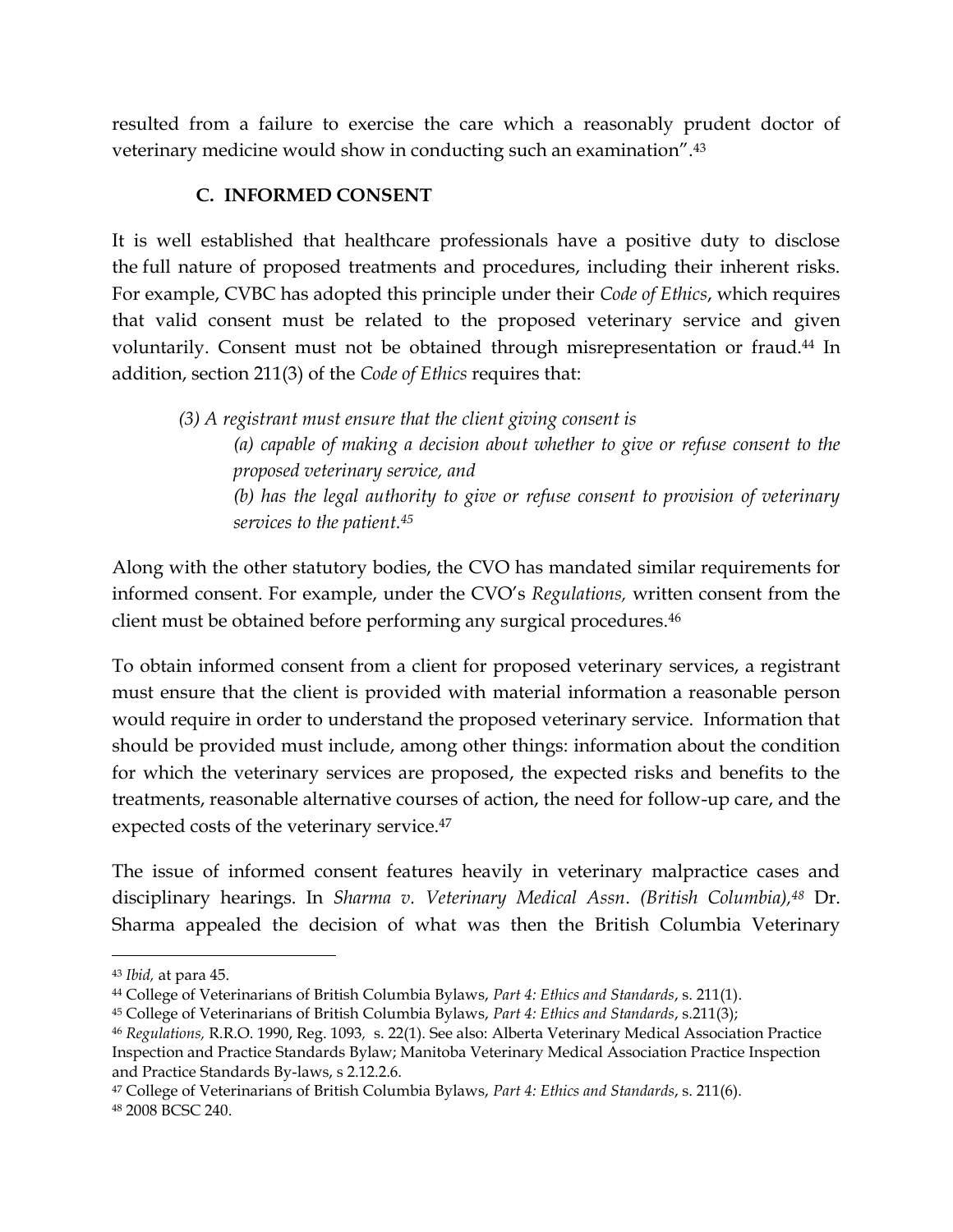Medical Association's (BCVMA) decision to suspend him from practice. The decision was based on a finding by the BCVMA that Dr. Sharma had engaged in misconduct and was in violation of the *Veterinarians Act* and the BCMVA Code of Ethics by, among other things, failing to obtain informed consent as to the services to be provided and "failing to use a level of care, skill and knowledge expected of a reasonably competent practitioner."<sup>49</sup>

In the CVBC's disciplinary proceeding in File Number 10-071, the Discipline Committee found that a veterinarian's conduct amounted to professional misconduct because the veterinarian had failed to discuss the risks of surgical procedures and treatment options with the pet owner and therefore failed to obtain properly informed consent prior to performing surgery.<sup>50</sup> Similarly, the CVO's Discipline Committee found that a member had failed to obtain informed consent to treatment, miscommunicated or failed to properly communicate test results and treatment options to the client and failed to maintain proper medical records. For these reasons, the member's license was suspended for 6 months with conditions imposed upon reinstatement.<sup>51</sup>

The issue of informed consent most notably arises in cases where veterinarians are forced to euthanize the animals in their care. As recognized in *College of Veterinarians (Ontario) v. Greenberg-Blechman*:

*[A]nimal euthanasia is much more than simply administering a needle. It involves the veterinarian establishing rapport with both the pet owner and the animal. Further, it requires full and frank discussion of treatment options so that a pet owner can feel "validated" about his treatment decision for his pet such that he can give the veterinarian truly "informed consent" about the treatment [euthanasia] chosen for his particular animal. Finally, there is a need for proper record-keeping of medical records to insure proof of ownership and informed consent and proper controls on the use of the restricted drugs used to euthanize animals. <sup>52</sup>*

Overall, much like in the doctor-patient context, informed consent is considered a crucial requirement in the veterinarian-patient-client relationship. Failure to meet the standard of informed consent before undertaking a course of treatment will likely result

<sup>49</sup> *Ibid,* at para 41.

<sup>50</sup> College of Veterinarians of British Columbia, Hearing File Number: 10-071.

<sup>51</sup> See: https://cvo.org/CVO/media/College-of-Veterinarians-of-

Ontario/Resources%20and%20Publications/Discipline%20Summaries/DSKhahra.pdf?ext=.pdf. <sup>52</sup> 2010 ONCJ 35, at para 40.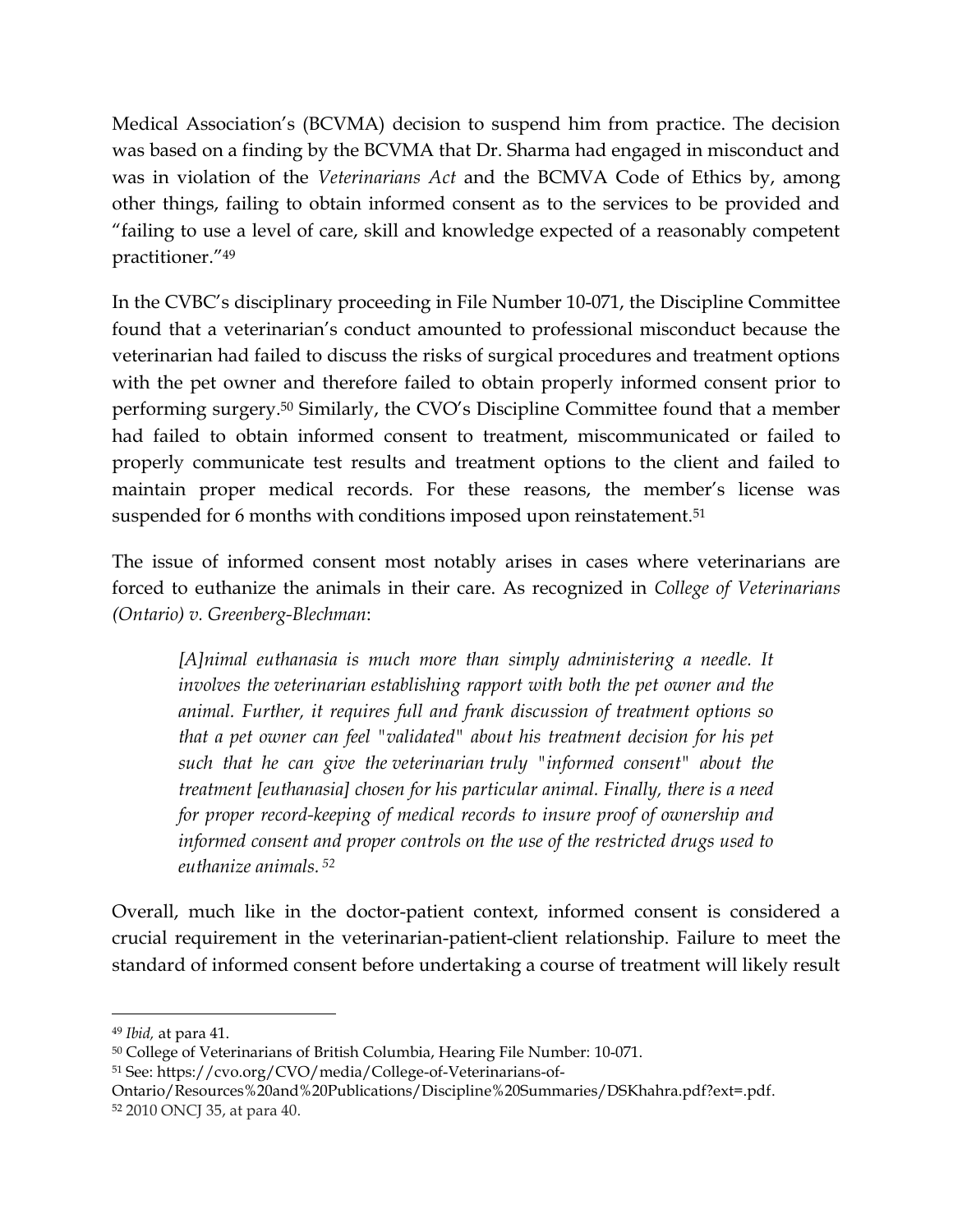in a finding of negligence against the veterinarian if damage to the patient occurs as a result.

## **D. CAUSATION**

If a court finds that a medical practitioner has breached the standard of care to the patient, the plaintiff must then prove that the breach caused the injury and resulted in damages.<sup>53</sup> In a case of veterinary malpractice, a court will ask whether the client would have suffered the loss but for the veterinarian's negligence rather than the patient.

To succeed in negligence, the plaintiff must also prove that the loss was a foreseeable consequence of the breach. It has been well-established that when considering causation, the court must consider only the knowledge that was available to the veterinarian at the time the treatment took place. Veterinarians, like medical professionals in general, are not expected to be all-knowing. The courts have recognized that hindsight is 20/20, and to review the treatment given to a patient using the benefit of hindsight would establish an unreasonable standard.<sup>54</sup>

In *McNeil,* the plaintiffs brought their dog to Dr. Weste, a veterinary surgeon, with symptoms that included vomiting and an inability to eat or drink. Dr. Weste was found by the Court to have proposed tests, such as an x-ray and blood work, but did not "push them aggressively" because the tests were expensive. Furthermore, the dog's behavior during the examination was normal. The plaintiff alleged that because of the veterinarian's advice, he took a more "conservative, wait and see approach", resulting in the dog's death the next day.<sup>55</sup>

The Court found that based on what was known at the time, it was obvious that the veterinarian could not have been aware of how serious the underlying problem was. The standard of care was that of a reasonable veterinarian. Therefore, because Dr. Weste suggested the tests, even though she did not push them aggressively, her approach to treatment had been reasonable. Furthermore, the Court stated that

*It is easy in hindsight to say that something was terribly wrong - like a ticking time bomb in this poor dog's insides - but the test is what a reasonable veterinarian should have done with what was known at the time. On all of the* 

<sup>53</sup> *Hanke v. Resurfice Corp.,* 2007 SCC 7.

<sup>54</sup> *Supra,* note 23.

<sup>55</sup> *Supra,* note 23, at para 6.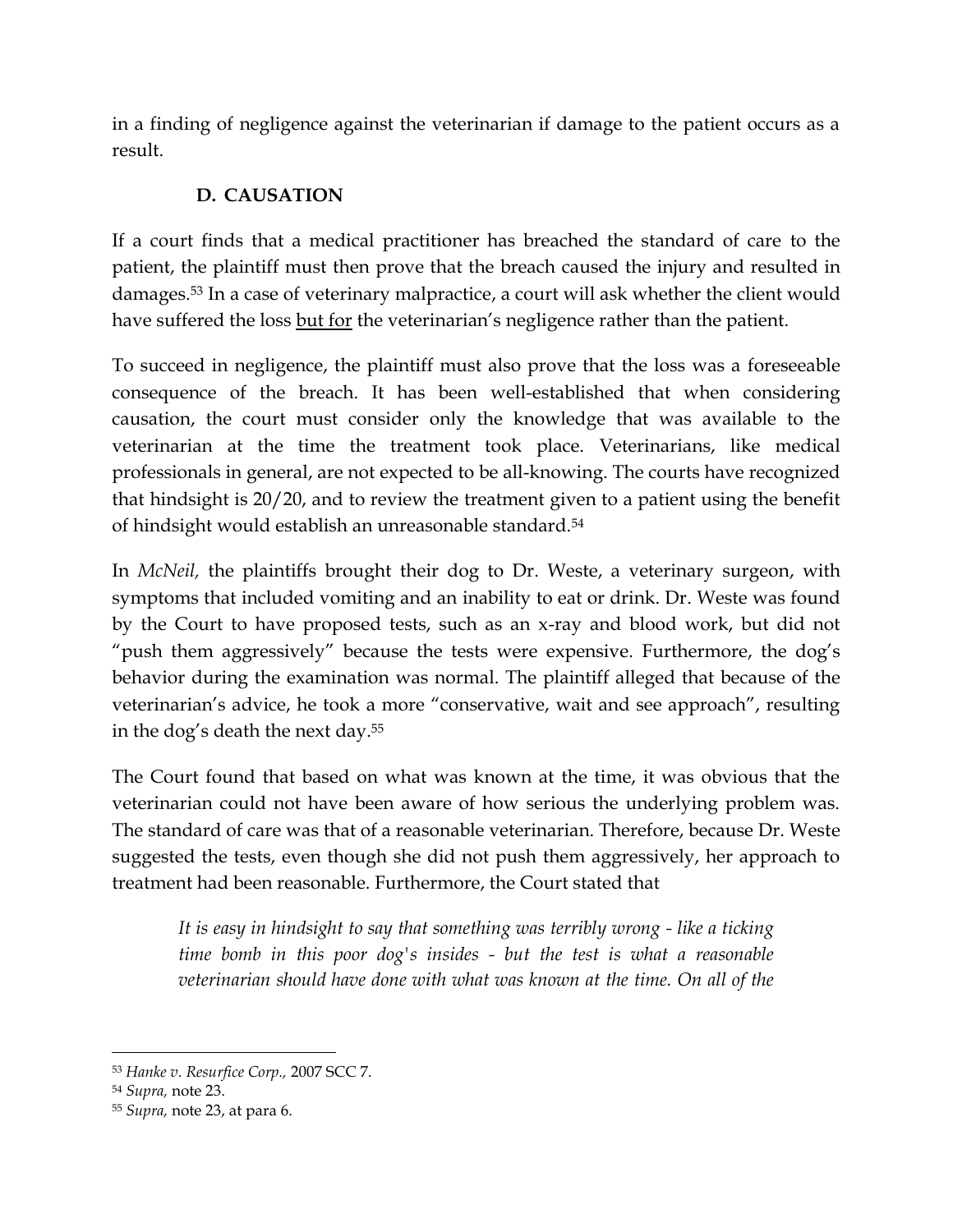*evidence, I cannot say that Dr. Weste should have foreseen what eventually happened.<sup>56</sup>*

In order to succeed on proving causation, a plaintiff must prove that had the medical professional upheld the standard of care, and not acted negligently, a more favourable outcome would have resulted. <sup>57</sup> In *McNeil*, no tests were done to determine why the dog died. Without knowing the cause of death, the Court reasoned that there was no way to establish if the dog's life could have been saved even if the tests were performed. Therefore, there was no evidence that even if the defendant had been found negligent, that the negligence had been the proximate cause of the loss.

## **E. DAMAGES**

Based on the availability of case law, it is clear that it is still rare for a case of veterinary malpractice to see the inside of a courtroom. Even rarer still is a finding of negligence that results in an award of damages to the plaintiff. Damage awards for veterinary malpractice are often purely compensatory in nature and are awarded when an animal is killed or injured. Since animals are property in law, the calculation of compensatory damages is based on the market value of the animal. In the few cases where damages have been awarded, or even discussed, courts have shown themselves to be unwilling to offer any monetary value to the plaintiff beyond the value of the animal itself.

For example, in *Brettell*, where damages were discussed, though not ultimately awarded, the Court determined that damages in this case would be assessed on the patient's value as a show dog and breeder. The plaintiff argued that because the veterinarian had removed several teeth from the Bichon Frise, fewer people would want their dogs to breed with it. The plaintiff submitted that the dog's value would have been \$14,000 to \$16,000 prior to the teeth being extracted. Evidence however, showed that the plaintiff had bred her dog nine times since the removal of the teeth with each puppy selling for around \$500. Therefore, the plaintiff had suffered no loss. In any event, the Court declined to award damages because negligence had not been proven on the part of the veterinarian. 58

In *Murray,* the plaintiff farmer purchased a breeding heifer on the condition that the animal would be sterile. Veterinary surgeons examined the animal on two different occasions and gave the opinion that she would never reproduce. However, it was later

<sup>56</sup> *Ibid,* at para 15.

<sup>57</sup> *Brough v. CRHA,* 2006 ABQB 559.

<sup>58</sup> *Supra,* note 25, at para 36.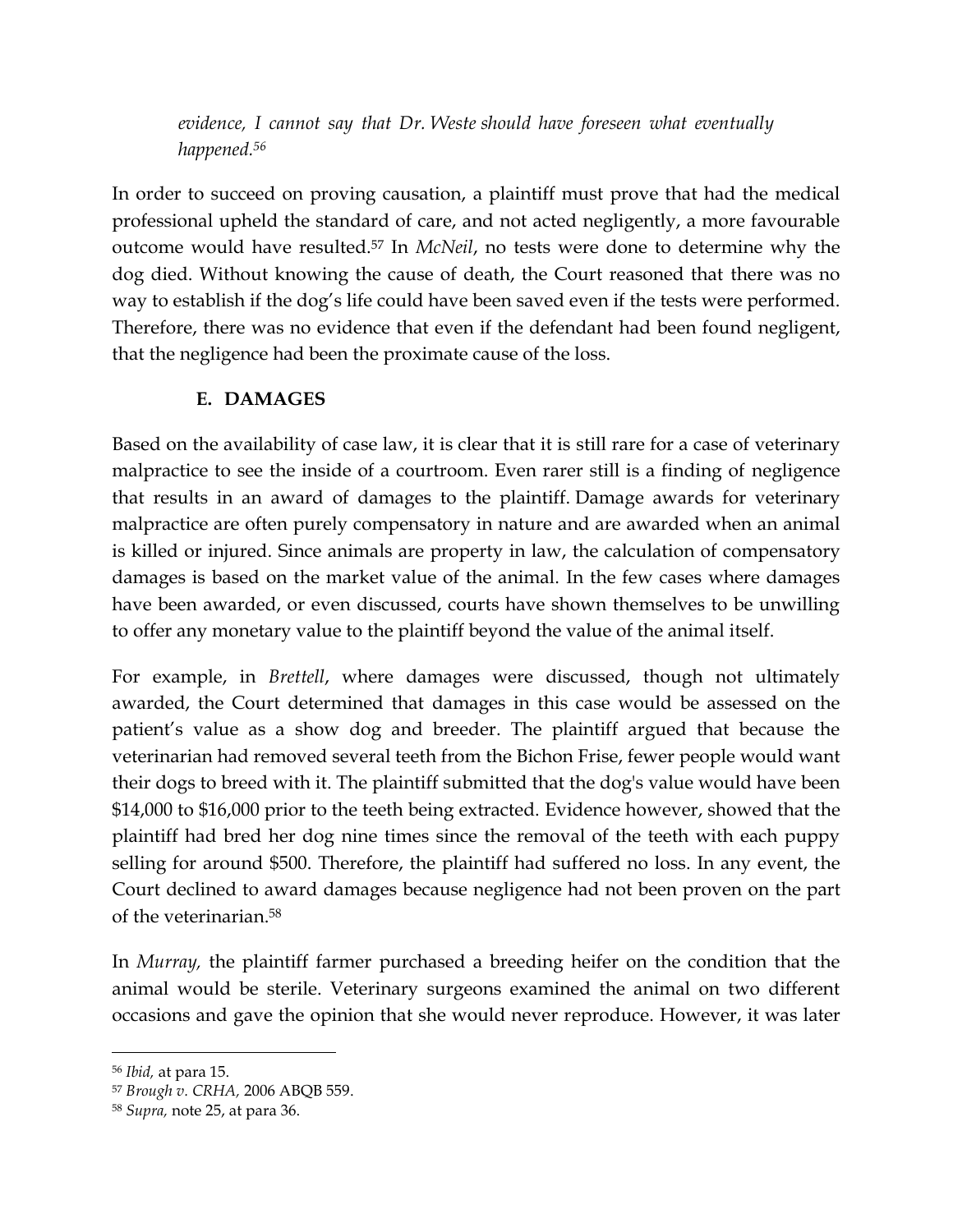discovered that the animal was pregnant during the second examination. The Court issued damages to the plaintiff in the amount of the purchase price of the animal as well as quarantine fees, transportation costs, insurance, and veterinary fees.<sup>59</sup>

## **F. DEFENCES**

As has been established in cases such as *Brettell* and *Southwhite,* oftentimes the strongest defence to a veterinary malpractice claim is to show that the veterinarian fulfilled his or her duty of care by acting in accordance with accepted practices.<sup>60</sup> Generally, if a veterinarian can establish that the course of treatment undertaken, whether or not it led to the patient's injury or death, was in compliance with the customary practice rightly accepted as proper by a body of skilled and experienced veterinarian practitioners, the veterinarian will be presumed to have acted reasonably given the information at the time.

Many veterinary malpractice claims or disciplinary investigations turn on whether the veterinarian had fully informed the client of both the nature of the proposed treatment and the potential risks involved. In other words, did the practitioner obtain fully informed consent before embarking on a course of treatment? In addition, the various disciplinary bodies have placed great importance on the keeping and maintenance of a patient's medical records. Specifics as to what these records should contain have been laid out in detail by the various statutory bodies.<sup>61</sup> Therefore, the best defence to malpractice claims, and indeed, avoiding them altogether, is to ensure the proper maintenance of medical records and the obtaining of informed consent.

# **IV. CONTEXT: FUTURE TRENDS IN VETERINARY MALPRACTICE LAW AND RISK MANAGEMENT**

Relative to other professions, few actions have been brought against veterinarians for professional negligence in Canada. This is especially interesting, given the number of animal veterinary interactions that occur daily, and given the reality that not all these interactions will have a successful outcome. Therefore, the possibility of lawsuits is

<sup>59</sup> *Supra,* note 42, at para 47.

<sup>60</sup> *Supra*, note 25; *Supra* note 34.

<sup>61</sup> See for example: *Regulations,* R.R.O. 1990, Reg. 1093*,* s. 22(1); College of Veterinarians of British Columbia Bylaws, *Part 4: Ethics and Standards*, s. 4.5; Alberta Veterinary Medical Association Practice Inspection and Practice Standards Bylaw, s. US-7.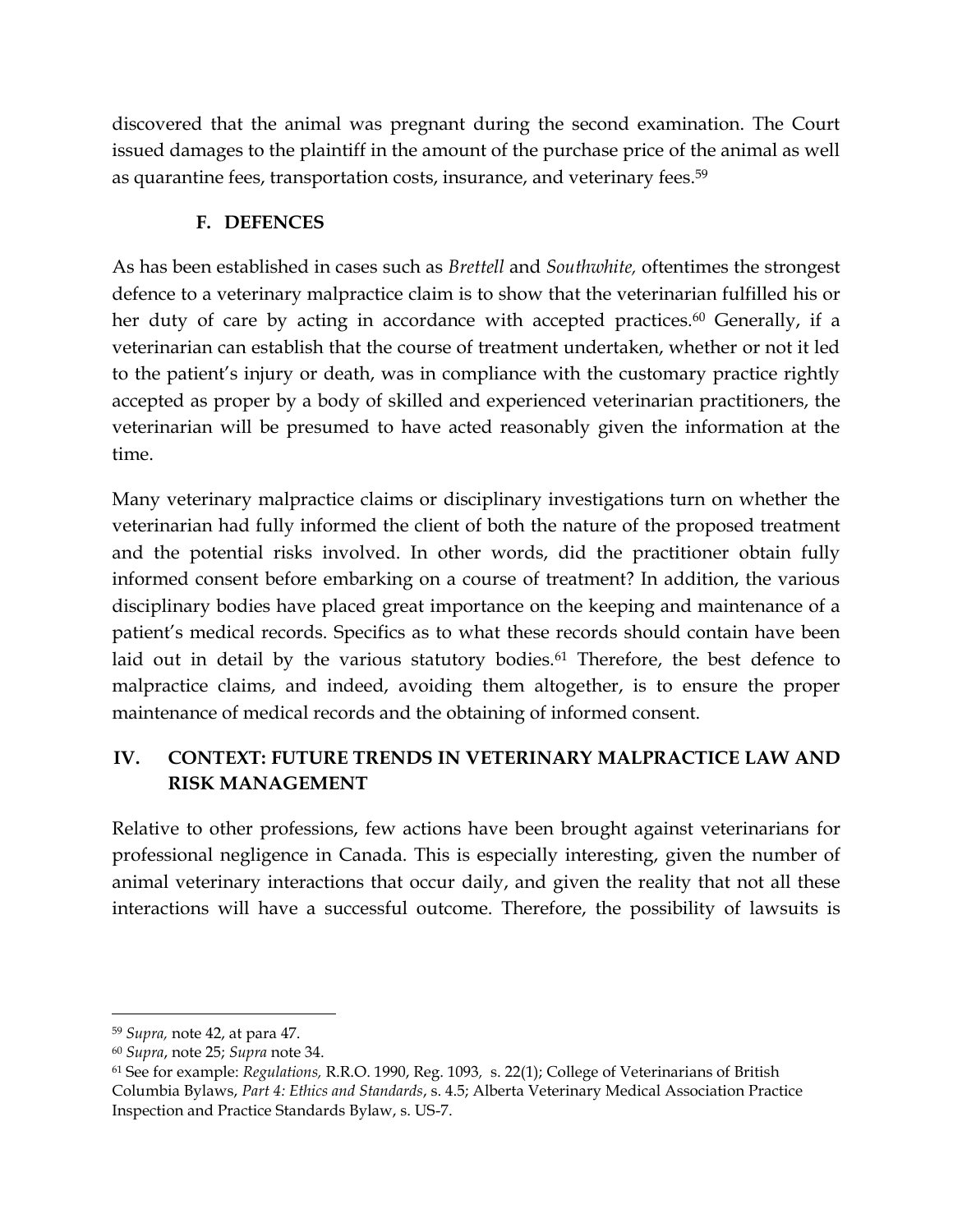always present. Yet despite this fact, the number of veterinary malpractice cases seeing the inside of a courtroom remains low.<sup>62</sup>

Likely the biggest bar to a negligence lawsuit in veterinary malpractice cases is the lack of any significant monetary damages for the owner. It goes without saying that lawsuits can be extremely costly and as long as the damages awarded continue to compensate the owner only for the value of the animal itself, the number of medical malpractice cases will likely remain low. Instead, many owners seem to prefer to bring their complaints to their provincial veterinary college, who then handle each complaint as a disciplinary matter.

Recently however, the profession has been put under increasing scrutiny and is becoming subject to much greater accountability than in the past. Since 1999, frequent efforts have been made to update Canada's archaic animal cruelty legislation. In Quebec, legislation was passed to change the status of animals from their prior status as property to "sentient beings".<sup>63</sup> Furthermore, in a larger animal context, the requirements on safe food products have created new avenues for liability related to the transmission of parasitic disease. Having regard to the recent jurisprudence, procedures performed on show animals or service animals also carry a higher risk of litigation.

In line with this shift, *Ferguson v. Birchmount Boarding Kennels Ltd.<sup>64</sup>* was the first Canadian decision, upheld on appeal, to award damages for mental distress associated with the loss of an animal.<sup>65</sup> Although it was not a case involving a veterinarian's negligence, it will likely have significant financial implications for those who accept animals into their care, including veterinarians. In *Ferguson,* the plaintiffs boarded their dog at a kennel where it later escaped from the enclosed play area by squeezing between 2 boards in a fence. The dog was never found. The plaintiff submitted that she was emotionally distraught when she heard the news and suffered from insomnia and nightmares, which required her to take time off work. The Court held that the kennel had not taken reasonable steps to ensure that the fence was secure.<sup>66</sup> The Fergusons were awarded \$2,527, which included \$1,417 in general damages for pain and suffering associated with the loss of the dog. The kennel appealed. The Divisional Court held that

<sup>62</sup> D. S. Favre, *Detailed Discussion of Veterinarian Malpractice,* 2002.

<sup>63</sup> See: *Quebec passes animal protection law,* Toronto Star, at

https://www.thestar.com/news/canada/2015/12/04/quebec-passes-animal-protection-law.html.

<sup>64</sup> *Ferguson* v. *Birchmount Boarding Kennels Ltd.* (2006), 79 O.R. (3d) 681 (Div. Ct.).

<sup>65</sup> A. F. Walker, *Ontario courts award compensation for emotional distress associated with the loss of a pet,* 2007 The Canadian Veterinary Journal, *48-9.*

<sup>66</sup> *Ibid,* at para 19.